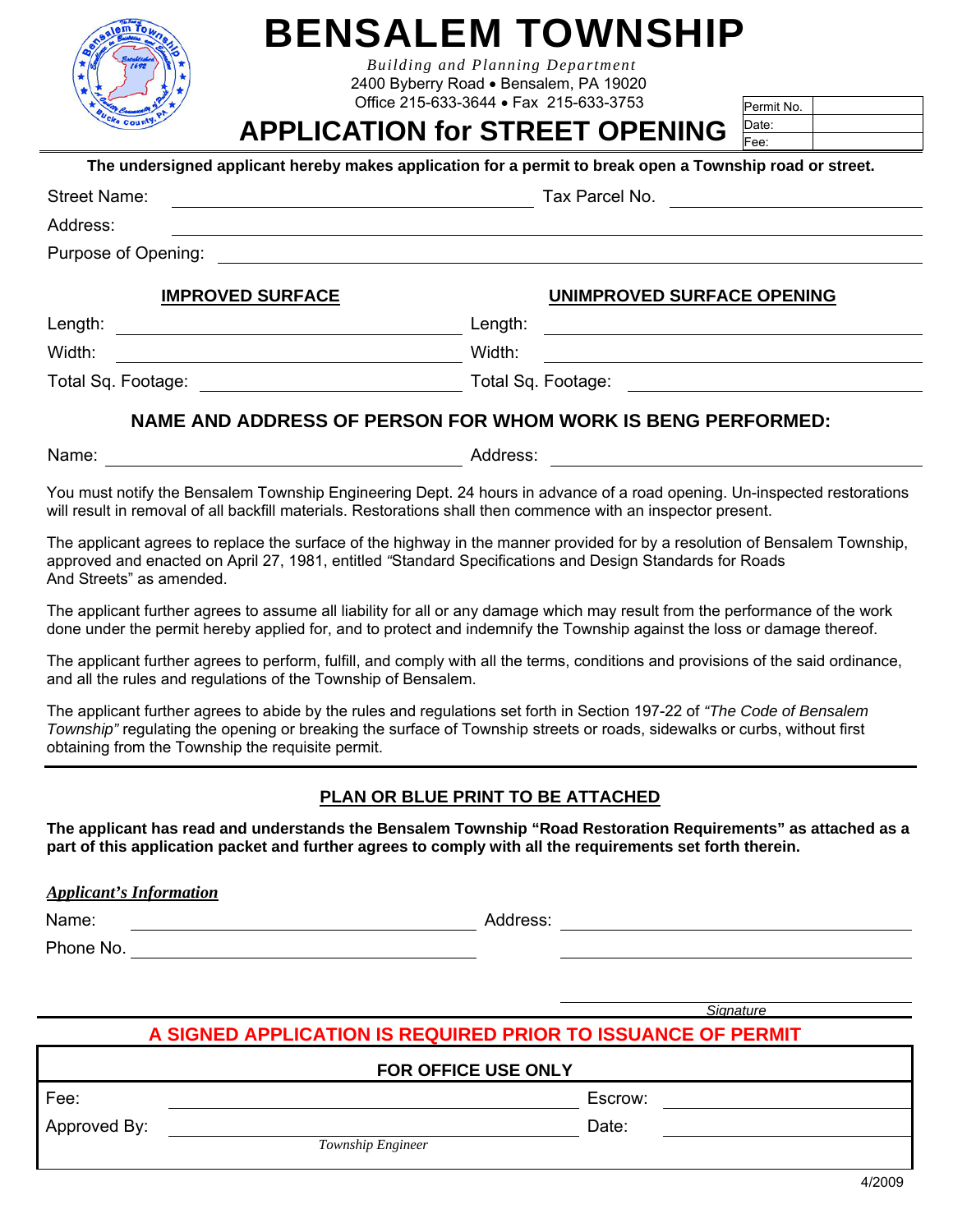

# **BENSALEM TOWNSHIP**

*Building and Planning Department*  2400 Byberry Road Bensalem, PA 19020 215-633-3644 ▪ Fax 215-633-3753

## **STREET OPENING ROAD RESTORATION REQUIREMENTS**

#### May 4, 1998

- 1. Disturbed portions of the highway, including but not limited to, slopes and appurtenances and structures such as guide rails, curbs, signs, markings, drain pipes, driveways and vegetation, shall be restored by the permittee to a condition at least equal to that which existed before the start of work authorized by the permit. Additional restoration may also be required upon written notification, to restore the structural integrity of the pavement or shoulder.
- 2. If the permittee opens pavement having a bituminous concrete surface and the Township's wearing course is less than five (5) years old, the permittee shall, in addition to the restoration conditions outlined in the permit and in this section, be required to overlay the pavement in accordance with the following conditions"
	- When a longitudinal opening longer than 100 linear feet has been made in the pavement, the permittee shall overlay the traffic lanes in which the openings were made, for the entire length of highway between the openings in a manner authorized by the Engineering Department.
	- When two or more transverse openings have been made within 100 linear feet of pavement, the permittee shall overlay traffic lanes in which the openings were made, for the entire length of highway between the openings, in a manner authorized by the Township.
	- When 4 or more emergency openings have been made by the same permittee within 100 linear feet of pavement, the permittee shall overlay traffic lanes in which the openings were made, for the entire length of highway between the openings, in a manner authorized by the Township.
	- If disturbed lanes adjacent to undisturbed lanes are overlaid, the edge of the disturbed lane shall be saw cut or milled to a depth of 1  $\frac{1}{2}$  inch or the depth of the existing surface course, whichever is less, for the length of the opening to insure a smooth joint with proper elevation and cross section. A full width overlay may be authorized on various highways instead of saw cutting or milling the disturbed lane.
	- If disturbed lanes adjacent to shoulders are overlaid, the shoulder shall be raised with material and in a manner authorized by the Township for the type of existing shoulder so that the overlaid pavement and shoulder edges are at the same elevation.
- 3. Regardless of the age of the wearing course:
	- If more than 100 linear feet of longitudinal or transverse openings, or both, are made in the pavement the Township may require the permittee to overlay traffic lanes in which the openings were made for the entire length of highway that was opened, if the Township Engineer determines the ride-ability or structural integrity of the pavement has been impaired by the opening.
	- If four or more openings are made by the same permittee within 100 linear feet of pavement, the Township may require the permittee to restore the entire disturbed pavement between the openings by milling, planeing or other authorized method and overlaying the entire disturbed pavement.
- 4. Aggregate used in a bituminous overlay wearing course shall comply with skid resistance lever (SRL) criteria specified in PA DOT Design Manual, Part 2, Chapter 11.
- 5. If an opening is made in a bituminous concrete pavement within 3 feet from the edge of the pavement or other longitudinal joint or opening, the surface restoration shall be extended to the edge of pavement or other longitudinal joint or opening.
- 6. At each end of overlay, the permittee shall install a paving notch by milling, planeing or other authorized method and provide a minimum of 10 foot transition.
- 7. The transition areas at each end of an overlay shall follow the contour of the surrounding surface.
- 8. When pavement markings on more than 100 linear feet of highway are covered or destroyed by the permitted work, including overlays, they shall be replaced with temporary pavement markings before opening the disturbed pavement to traffic.

When the pavement surface is restored, pavement markings that were covered or destroyed shall be replaced in their former location.

9. Restored openings in the pavement or paved shoulder shall be sealed under Section 401(j)(3) of PA DOT Publication 409 in the cases of bituminous concrete or Section 501.3(n) of Publication 408 in the case of cement concrete.